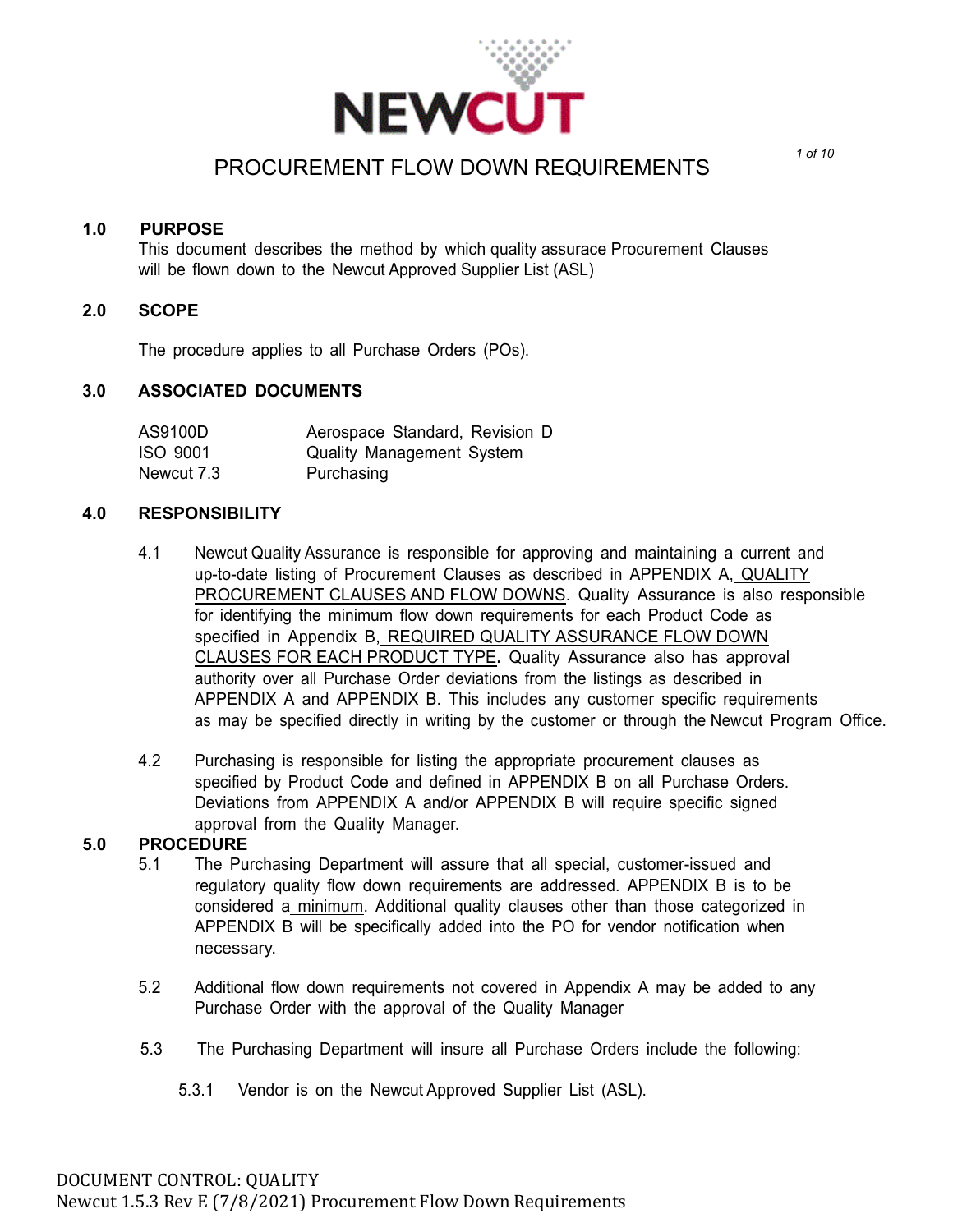

- 5.3.2 Applicable Procurement Clauses and flow downs are known and all customer requirements are addressed.
- 5.3.3 All Newcut released documents used by the suppliers to fulfill the Purchase Order are the correct revision.
- 5.4 When required, the following Quality Clauses are flowed down and accepted by Newcut suppliers on every Purchase Order: 1, 2, 8, 12, 16, 17, 18, 44, 46, 47

### **APPENDIX A**

### **QUALITY PROCUREMENT CLAUSES AND FLOW DOWNS**

**1. RIGHT OF ACCESS:** During the performance of this order, Newcut personnel, Newcut customers, and/or other Regulatory Agencies shall have right to access the applicable areas of the Seller's facilities where the Purchase Order is processed. This applies to any level of the supply chain that is involved with the processing of the Purchase Order and to all applicable records. Records shall be open for review and verification. They may review the Quality Control or Inspection System in place along with workmanship and manufacturing processes.

**2. RECORDS:** Seller shall maintain records of manufacturing and traceability of material used in the fabrication of the parts, sub-assemblies or assemblies produced in fulfillment of this purchase order. These records shall be maintained by the Seller for a period of ten (10) years after completion of the purchase order unless otherwise specified by the Purchase Order or Contract. These records shall be made available for review by authorized Newcut and/or government personnel.

**3. FIRST ARTICLE INSPECTION AT SUPPLIERS FACILITY: Seller** shall perform a First Article Inspection on one (1) sample article. The sample article must be accompanied with a complete First Article Report indicating compliance to pertinent dimensions, tolerances, and verification of drawing notes and functional characteristics before submission of subsequent components.

**4. RAW MATERIAL CERTIFICATION:** Each shipment shall be accompanied by the material certification as furnished by the material supplier or an independent test lab. Material certifications must agree in all respects with the raw material requirements of their applicable specification. All certifications shall state as a minimum, the latest revision of the Specification certified, and shall be certified by your Quality Representative.

**5. SPECIAL PROCESS CERTIFICATION:** Each shipment shall be accompanied by the certification for special processes used under the terms of this Purchase Order. Special processes include, but are not limited to, heat treating, magnetic particle inspection, penetrate inspection, ultrasonic inspection, vacuum brazing, and plating. The certification shall list the applicable specifications, including revision letter or number to which the process conforms,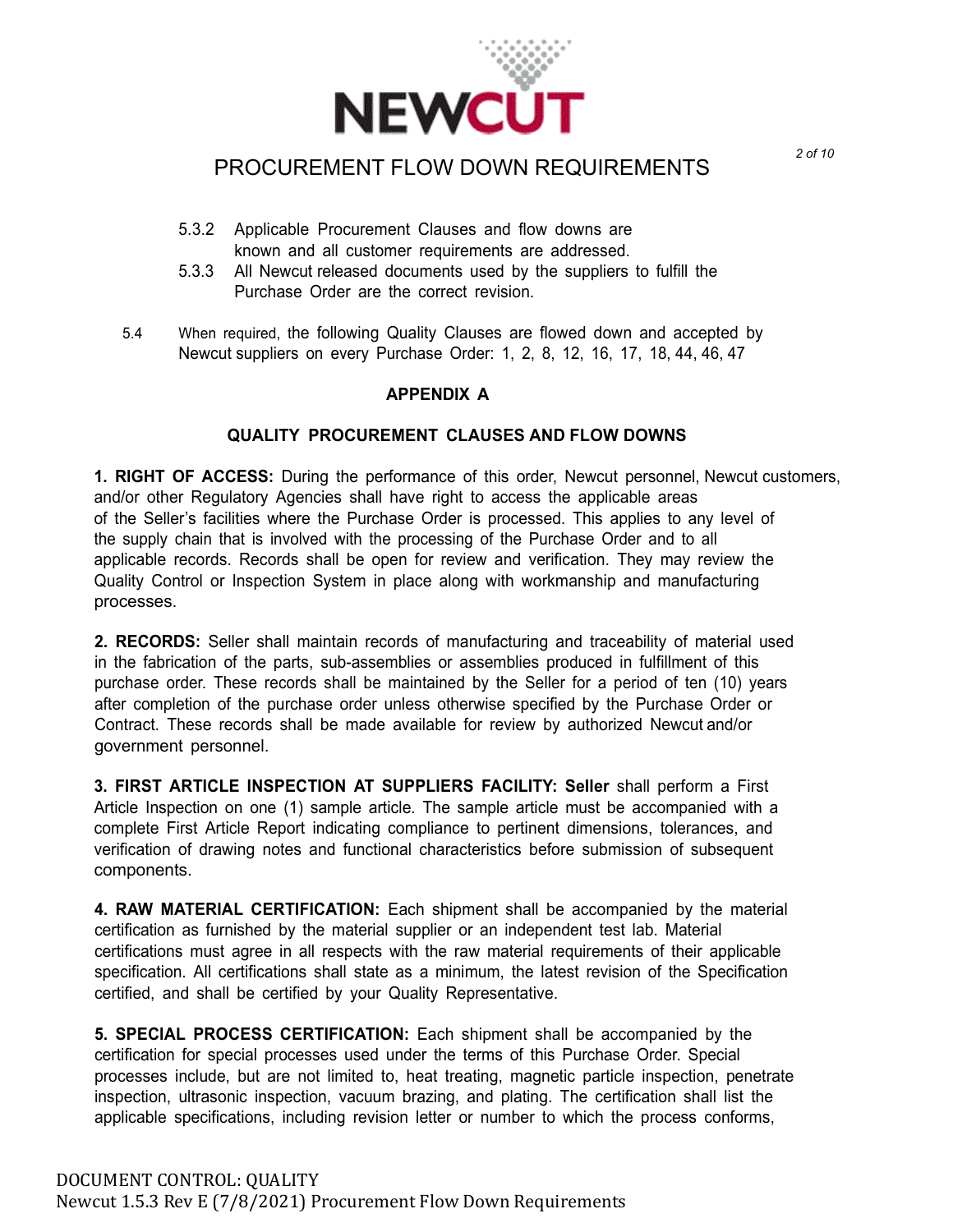

the type or class (if applicable), the date, Newcut part number, and quantity as a minimum, and was performed by certified operator(s)

**6. TRACEABILITY:** Seller shall reference on the Certification of Compliance the manufacturer's part number for the distributed items and date code or lot number of the furnished items.

**7. CORRECTIVE ACTION:** In response to Buyer initiated action requests, the Seller shall advise the Buyer of action taken to correct the reported discrepancies on a Corrective Action Request Form furnished by Newcut. Such requests require timely responses and must include the following information; Description of Discrepancy, Root Cause, Containment Actions and Corrective Action Plan.

**8. PACKING, PACKAGING AND PRESERVATION:** The Supplier shall utilize appropriate packing, packaging and preservation methods and materials to ensure articles are received at Newcut in an acceptable condition. Electrostatic sensitive components shall be handled and packaged in accordance with ANSI/ESD S20.20Protection of Electrical and Electronic Parts, Assemblies and Equipment. All items are adequately assured of their packaging to prevent damage or contamination to the markings of the items.

**9. CERTIFICATION OF COMPLIANCE (C of C):** The Supplier shall include with each shipment a C of C certified by a quality representative of the Supplier. The C of C shall constitute certification by the Supplier that the articles are in full compliance with all Purchase Order requirements and that the Supplier holds available for review documented evidence of such compliance. As a minimum, the C of C shall contain the following:

- A) Newcut Purchase Order Number,
- B) Newcut part number and when applicable the drawing revision letter,
- C) Manufacturer's Part Number,
- D) Manufacturer's Serial Number and/or Date/Lot Code,
- C) Suppliers shipping document number,
- D) Quantity of articles,
- E) Serial number or lot number, when applicable.

**10. TEST REPORTS:** Each shipment shall be accompanied by the actual test results, identifiable with test parameters and items submitted. Calibration Test Reports shall include all test data used to verify calibration to standard. These reports must include the responsibility of the Quality representative of the Agency performing the tests.

### **11. Deleted**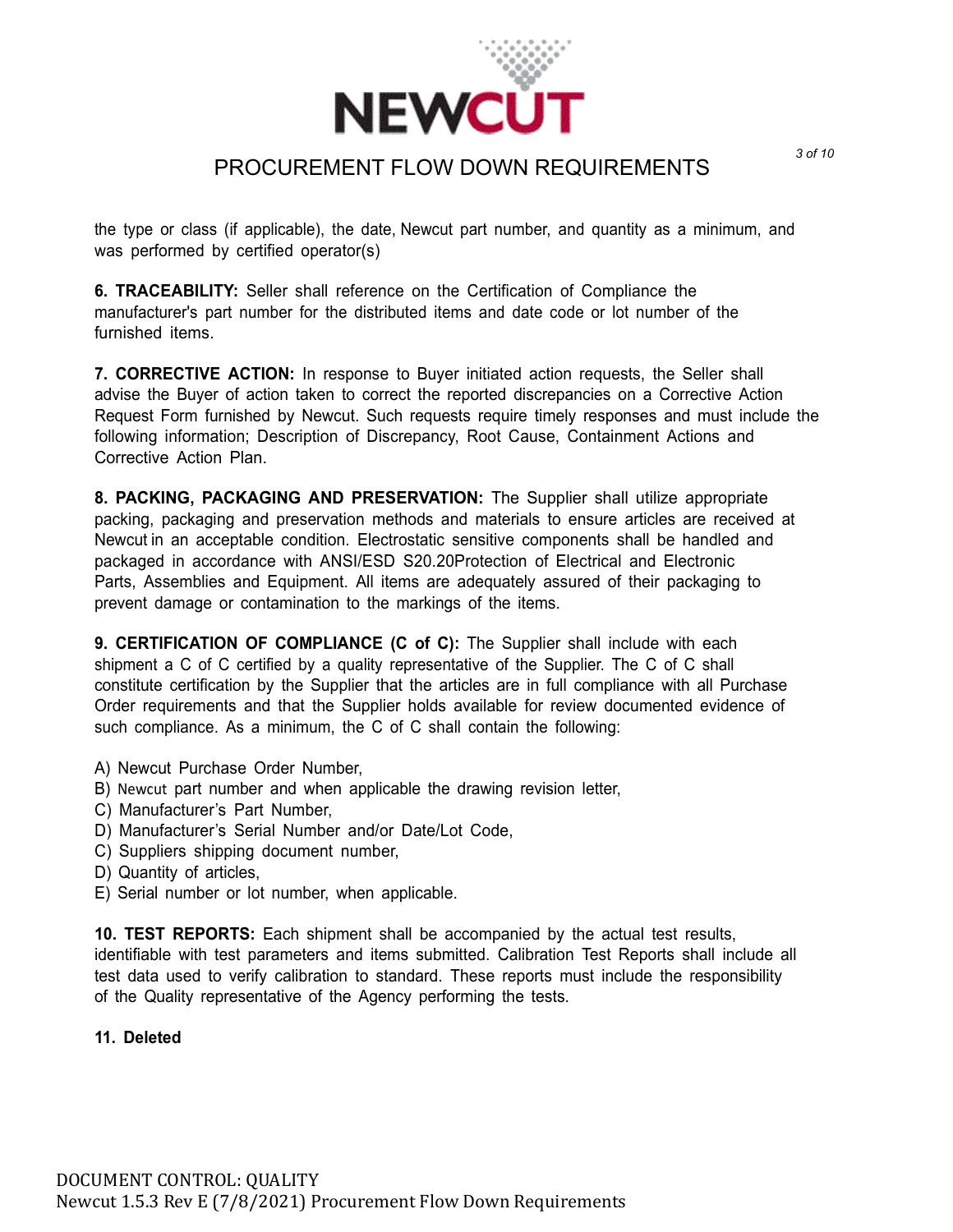

**12. MRB AUTHORITY:** Without prior approval of the Newcut Quality Assurance Department, deviations from the requirements of this Purchase order will not be acceptable. Seller is required to notify Newcut upon discovery of nonconforming products used in fulfilling this PO. Approval is to be obtained from Newcut for the use and processing of any nonconforming product by submitting an Newcut Supplier Deviation Request form.

**13. IDENTIFICATION OF SHELF LIFE MATERIALS:** The Supplier shall identify each item, package, or container of material with the cure date, expiration date, and special storage and handling requirements. This identification, including special handling conditions, shall be recorded on certification and shipping documents for the material.

Remaining Shelf Life will exceed 85% of Shelf Life expiration date listed on material documentation

**14. MATERIAL SAFETY DATA SHEET (MSDS):** Seller shall provide MSDS on hazardous product, upon first shipment of product, or if there are any changes to the MSDS.

**15. HOMOGENEOUS REQUIREMENTS:** Parts supplied under this purchase order shall be homogeneous and identical, that is, there shall be no change in design, processing, or method, or manufacture without the express authorization of Newcut. Design changes shall be defined as all changes in material, material characteristics and all dimensional changes. A processing and method of manufacture change shall be defined as change in special processing methods (e.g. plating, heat treating, anodizing, and all changes in suppliers of critical components and processes).

**16. CHANGES IN PRODUCT OR PROCESS:** Changes in Purchased Product or Process(s) utilized to make the Purchased Product are to be communicated to Newcut for approval. Newcut approval must be obtained prior to the Change Effective Date at the supplier even in the event that the supplier is an OEM. Supplier must communicate with Newcut Quality Assurance to verify that the change does not have a detrimental effect on a current Newcut product design. Changes of the supplier's sub-tier suppliers are also to be communicated to Newcut Quality Assurance for approval. This includes changes of manufacturing facility location and processes.

**17. FLOW DOWN PROVISIONS:** The requirements herein shall be flowed down to all Subtier Suppliers.

**18. QUALITY MANAGEMENT SYSTEM:** The Supplier shall have developed and maintained a Quality Management System to AS9100 and/or ISO 9001 standards or approved by Newcut.

**19. GOVERNMENT SOURCE INSPECTION:** If Government Inspection is required prior to shipment from your plant, upon receipt of this order, promptly notify the government representative who normally services your plant so that appropriate planning for Government Inspection can be accomplished. Seller shall provide evidence of Government Source Inspection with shipment. Upon receipt of this order, promptly furnish a copy to the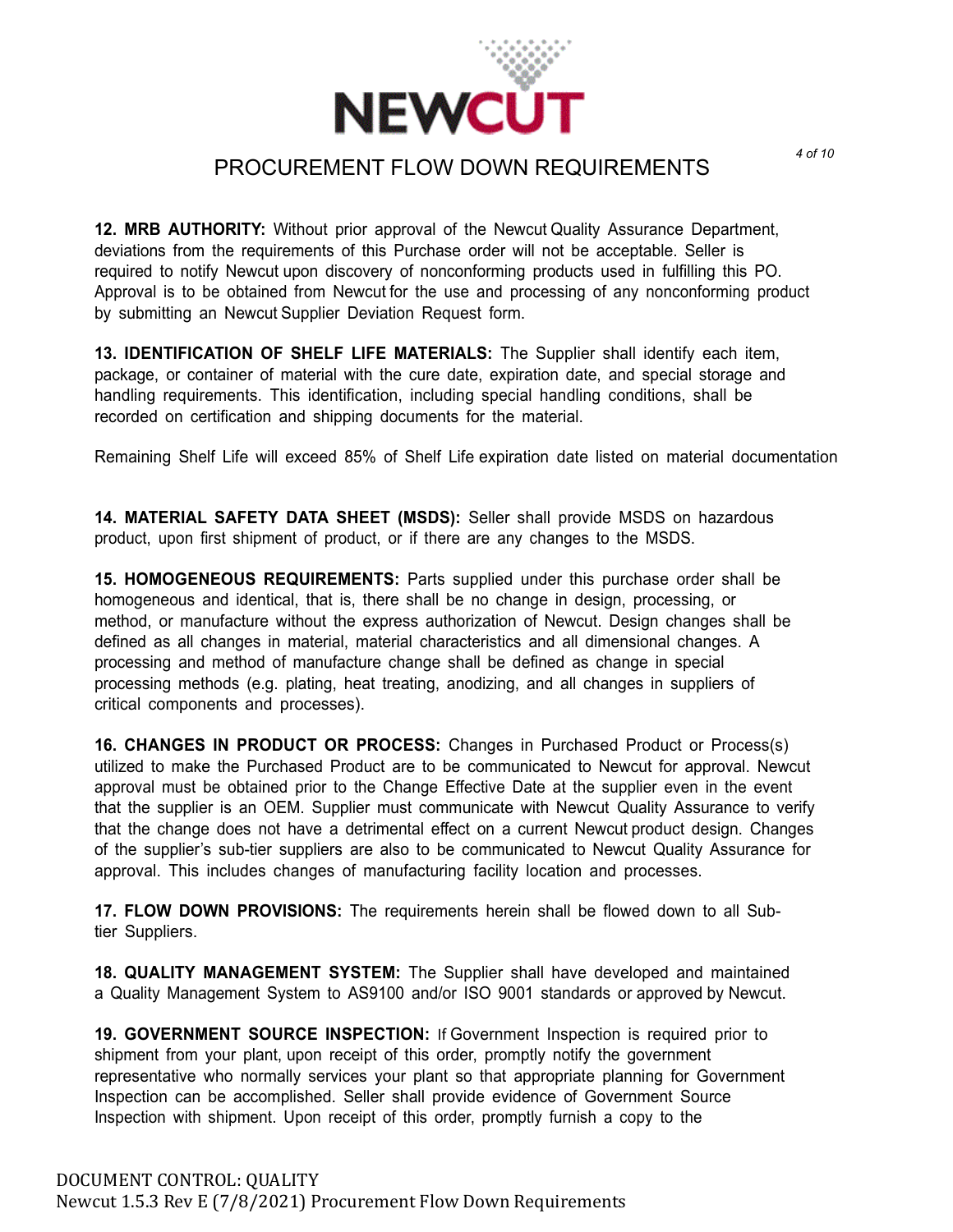

government representative, who normally services your plant or if none, to the nearest Army, Navy, Air Force or Defense Supply Agency Inspection Office. In the event the representative or office cannot be located, the Newcut Purchasing Department will be notified immediately.

**20. APPROVED SOURCES REQUIRED:** Supplier shall contact Newcut Quality Assurance Department to obtain the name and location of the approved source of the material or process required by the drawing, specification or purchase order instructions. Failure to comply with the requirement shall be cause for rejection of the material or parts supplied and disapproval of the responsible Supplier.

**21. FIRST ARTICLE INSPECTION AT Newcut:** This order is subject to First Article Acceptance at Newcut on one (1) sample article prior to delivery and/or acceptance of the balance of the order. Delivery of production of Articles, other than the sample, prior to First Article Acceptance by Newcut, shall be at the sole risk of the Supplier. The sample article submitted shall be representative in all respects to the articles to be delivered on the remainder of this order. The Supplier agrees to inform Newcut of any changes affecting parameters on Newcut furnished drawing on this or future orders, subsequent to First Article Acceptance.

**22. Newcut SOURCE INSPECTION:** Source Inspection is required on all material after your final inspection and prior to shipment to packaging and/or shipment to your final processor.

**23. LOT NUMBER IDENTIFICATION/NEWCUT FURNISHED MATERIAL:** Seller shall maintain the Newcut established material's lot number identification from receipt of raw material thru delivery of finished articles. Finished articles shall be identified with the applicable Lot Number(s), using an ink marker (for formed Parts), tag identification (machined, pierced/blanked and/or anodized parts), or bag and tag identification (parts too small for application of Lot Number identification). Additionally, Seller shall include on their Certification of Conformance, the raw material ID number(s), from which the articles were produced.

**24. MATERIAL ORIGIN:** Stock material (sheet, plate, bar, etc.) furnished to Newcut, or raw material procured by the Seller for the production/fabrication of articles for sale to Newcut, shall be of DOMESTIC ORIGIN only. Raw materials of foreign origin or articles produced/fabricated from raw materials of foreign origin shall not be acceptable unless specific written approval of acceptability is granted by Newcut, prior to shipment of the material or articles to Newcut.

**25. BUYER SOURCE INSPECTION:** Articles to be produced in fulfillment of this Purchase order require Buyer Source Inspection by Newcut Quality Assurance Representative **PRIOR TO DELIVERY.** In order to schedule source inspection, the supplier shall notify Newcut Purchasing Department at lease 48 hours in advance of the article(s) being available for inspection. Source Inspection does not constitute final acceptance by Newcut. Nor does it relieve the Supplier of the responsibility for compliance with other requirements of the Purchase Order. The Supplier shall provide facilities and assistance as may be reasonably required by Newcut personnel in the performance of their inspections.

*5 of 10*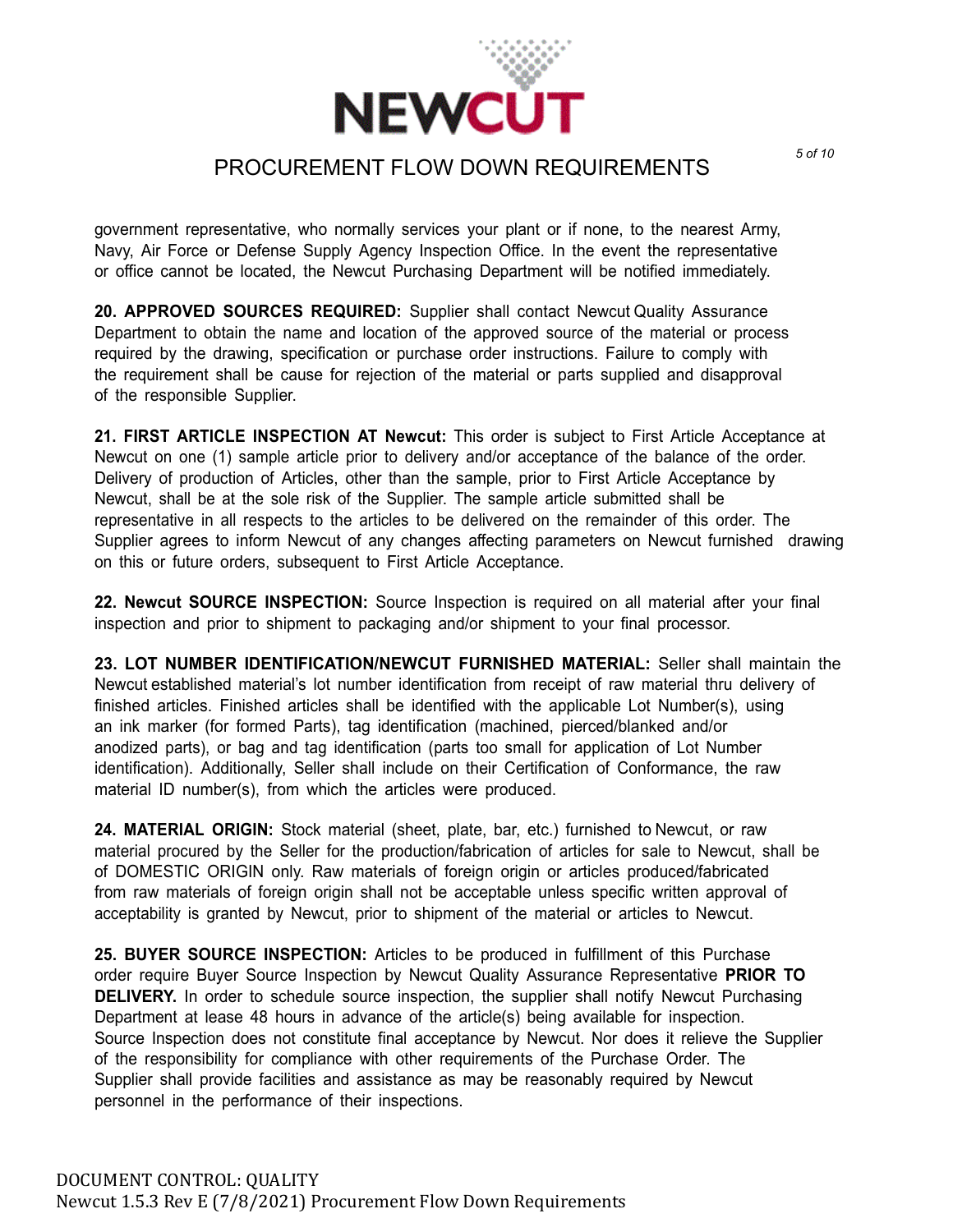

**26. CHEMICAL TEST REPORTS:** Materials furnished in fulfillment of this Purchase Order, must be accompanied by one (1) legible copiy of certified test reports of the Chemical Properties of the material. Producer/Mill test data is preferred. Verified test data from an independent laboratory is acceptable.

**27. FOR USE IN MANNED SPACEFLIGHT:** The materials, manufacturing and workmanship of highest quality standards, are essential to astronaut safety. If you are able to supply the desired items with a quality that is higher than that of the items specified or proposed, you are requested to bring this fact to the immediate attention of the purchaser. This clause shall be inserted in all subcontracts and purchase orders for such items down to the lowest tier.

**28. PHYSICAL TEST REPORTS:** Materials furnished in fulfillment of the Purchase Order must be accompanied by legible copies of certified test reports of the Physical Properties of the material. Producer/Mill test data is preferred. Certified test data from an independent laboratory is acceptable.

**29. LOT IDENTIFICATION:** All articles produced on this purchase order shall be identified with the purchase order number. Identification shall be by electro etch or acid ink stamp. In the event more than one heat treat is applied, each heat treat lot shall be identified with a slash or dash number. Subsequent heat treatment shall be handled accordingly.

**30. SERIALIZATION:** Each item furnished on this Purchase Order will be identified with a non-recurring serial number. In cases where the size of the item furnished prohibits identification, the serial number will be marked on an identification tag or label and securely attached to each items.

**31. MATERIAL TRACEABILITY:** Each shipment shall be accompanied by the material certification, which identifies the producer/manufacturer of the material furnished. Certification shall also include the heat code, heat lot number or melt number, which shall be traceable to the raw material manufacturer, per Newcut purchase order number, and shall be signed by your Quality Representative.

**32. CALIBRATION STANDARDS TRACEABILITY:** Supplier shall reference on calibration certification that calibration is against measurement standards traceable to the international or national measurement standards; where no such standard exist, the basis for calibration or verification shall be recorded.

*6 of 10*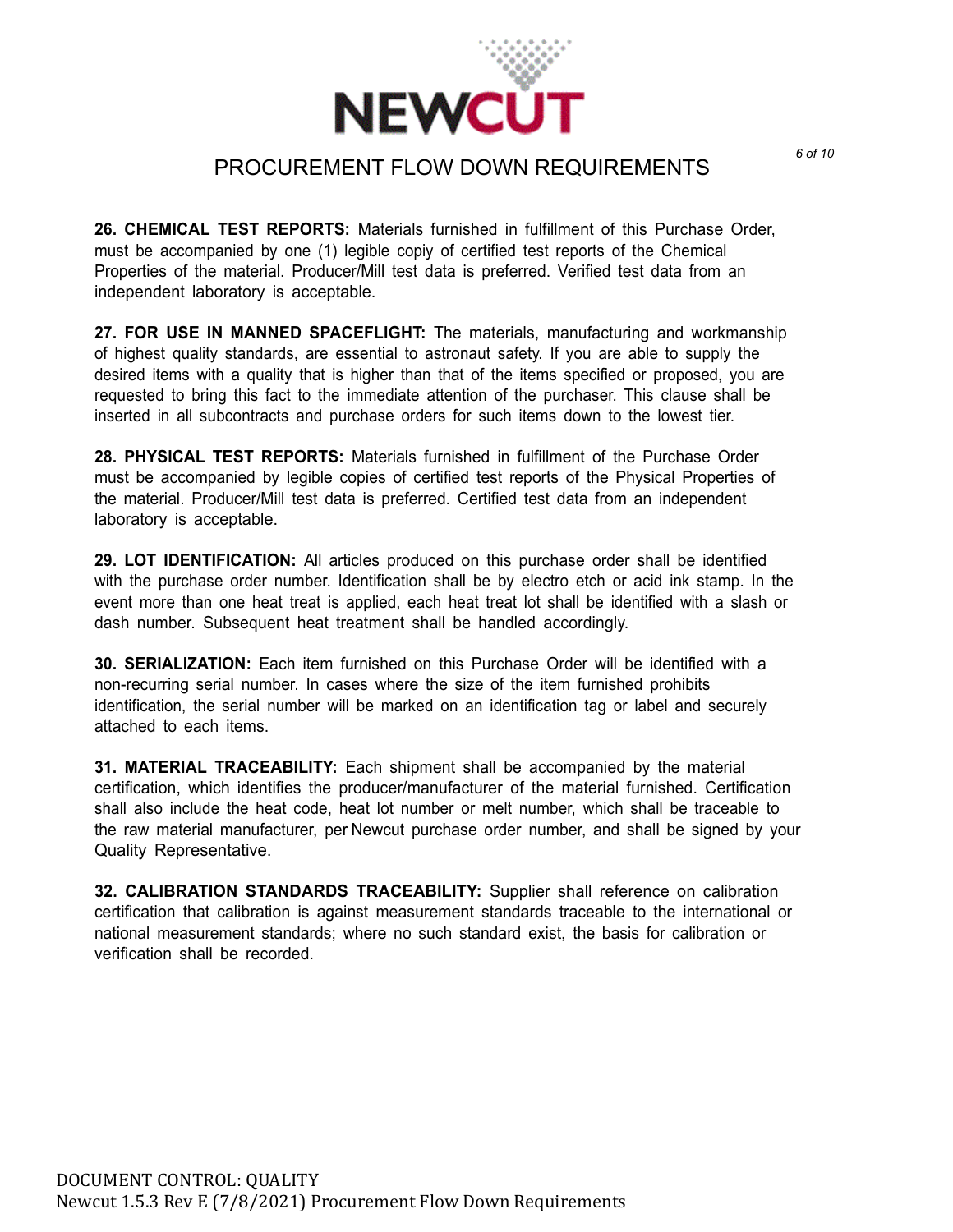

*7 of 10*

**33. COMMERCIAL OFF THE SHELF EQUIPMENT:** Materials supplied under this Purchase Order are for Commercial Off the Shelf Equipment (COTS). They are not to be used in flight critical applications unless there is a prior approval for ruggedization by Newcut.

For COTS and Public Domain items only, methods used to accept an item or service must be a COC, testing at the source, Certificate of Analysis (COA), Certified Material Test Report (CMTR), source verification, receiving inspection, testing by the supplier or a combination of these methods. Additionally, when a COC, COA, or CMTR is used as the method of acceptance, the document must contain a certification statement, but a signature is not required if the documents does not indicate or imply a signature is required.

**34**. **ELECTRONIC COMPONENTS AGING:** Items furnished on this purchase order will have a date code less than five years old for surface mount components. Surface mount components that are beyond a five-year date code will be subject to solder ability testing per MIL-STD-883, baking 4 hours at 85C prior to soldering and performing Newcut internal screening analysis prior to acceptance. All through hole components will be acceptable beyond a five-year date code.

#### **35. Deleted**

### **36. CALIBRATION SERVICES, CERTIFICATES OF CALIBRATION (C of C):**

Calibration Service Providers must have calibration procedures traceable to NIST. The Supplier shall include with each shipment a Certificate of Calibration (C of C) certified by a quality representative of the Supplier. The C of C shall constitute certification by the Supplier that the articles are in full compliance with all Purchase Order requirements. As a minimum, the C of C shall contain the following:

- A) Newcut Purchase Order Number
- B) Type of Instrument, Manufacturer, Model, Serial Number, Newcut Tool Number
- C) Rated Accuracy of Instrument (specific for range (s))
- D) Measurement Range for all measurements instrument is certified to cover.
- E) Service performed, parts used.
- F) Instrument Test Data for all standards calibrated to and Instrument's deviation

**37. PARTS OBSOLESCENCE:** Newcut may desire to place additional orders for items purchased hereunder. SELLER shall provide Newcut with a "Last Time Buy Notice" at least 12 months prior to any action to discontinue any item purchased under this Contract. In the event that a particular sub component becomes obsolete with no advance warning, SELLER shall immediately notify Newcut of this situation.

**38. FIRST ARTICLE INSPECTION PER AS9102:** Seller shall submit a complete F/A Report per AS9102.

**39. 8130-3 TAG:** Seller shall furnish an Airworthiness Tag for each product specified per the purchase order.

**40. QUALITY SYTEM per ISO9001–** The Sellers quality system shall meet the requirements of ISO9001Quality Management System"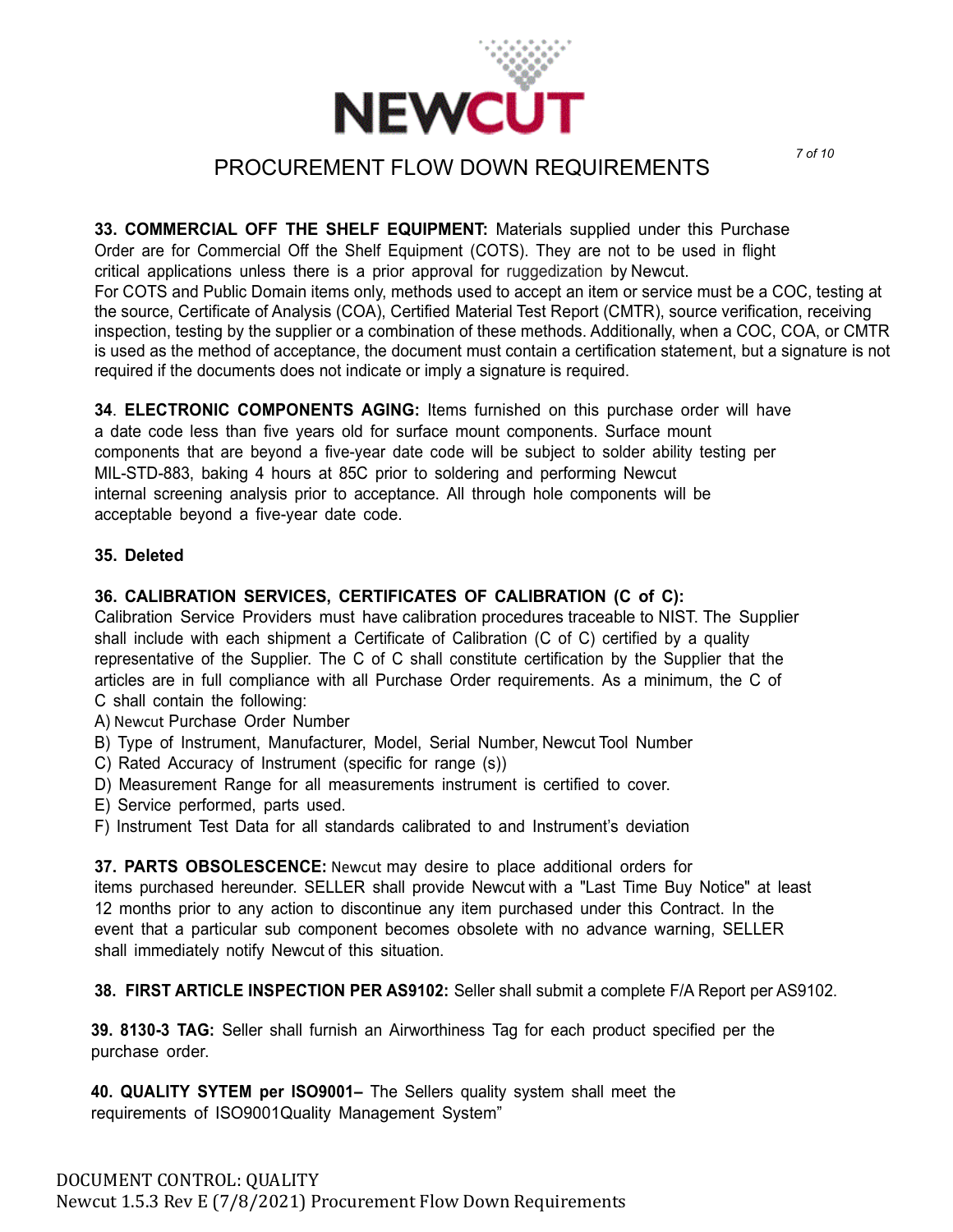

**41. QUALITY SYSTEM per AS9100D –** The Sellers quality system shall meet the requirements of AS9100D "Aerospace Standard".

**42. NADCAP –** The Sellers processes shall be certified by NADCAP.

**43. ITAR –** vendor must be ITAR-registered.

### **44. COUNTERFEIT MATERIALS/ PARTS**

a) The following definitions apply to this clause:

"Counterfeit " means parts or materials that are or contain unlawful or unauthorized reproductions, substitutions, or alterations that have been knowingly mismarked, misidentified, or otherwise misrepresented to be an authentic, unmodified part from the original manufacturer, or a source with the express written authority of the original manufacturer or current design activity, including an authorized aftermarket manufacturer. Unlawful or unauthorized substitution includes used Work represented as new, or the false identification of grade, serial number, lot number, date code, or performance characteristics.

(b) Vendor shall not deliver Counterfeit parts /materials or Suspect Counterfeit parts/ materials to Newcut.

(c) Vendor shall only purchase products to be delivered to Newcut directly from the Original Component Manufacturer (OCM)/Original Equipment Manufacturer (OEM), or through an OCM/OEM authorized distributor chain.

(d) Vendor shall maintain counterfeit risk mitigation processes in accordance with industry recognized standards and common practices

(e) Vendor shall immediately notify Newcut with the pertinent facts if vendor becomes aware that it has delivered Counterfeit parts/ materials or Suspect Counterfeit parts/ materials. When requested by Newcut, vendor shall provide OCM/OEM documentation that authenticates traceability of the affected items to the applicable OCM/OEM. Vendor, at its expense, shall provide reasonable cooperation to Newcut in conducting any investigation regarding the delivery of Counterfeit materials/ parts or Suspect Counterfeit materials/ parts.

(f) In the event that materials/ parts delivered under this Contract constitute or include Counterfeit materials/ parts, vendor shall, at its expense, promptly replace such Counterfeit materials/ parts with genuine materials/ parts conforming to the requirements of this Contract. Notwithstanding any other provision in this Contract, vendor shall be liable for all costs relating to the removal and replacement of Counterfeit materials/ parts,

including without limitation Newcut costs of removing Counterfeit materials/ parts of installing replacement and of any testing necessitated by the reinstallation of materials/ parts after Counterfeit materials/ parts has been exchanged. The remedies contained in this paragraph are in addition to any remedies Newcut may have at law, equity or under other provisions of this Contract.

(g) Vendor shall include paragraphs (a) through (f) and this paragraph (g) of this clause or equivalent provisions in lower tier subcontracts for the delivery of items that will be included in or furnished to Newcut.

**45. MOOG SQR-1** – Moog Supplier Requirements: [http://www.moog.com/content/dam/moog/literature/Corporate/Suppliers/SQR\\_1.pdf](http://www.moog.com/content/dam/moog/literature/Corporate/Suppliers/SQR_1.pdf)

**46. Awareness-**The Organization shall ensure that persons doing work under the organizations control are aware of: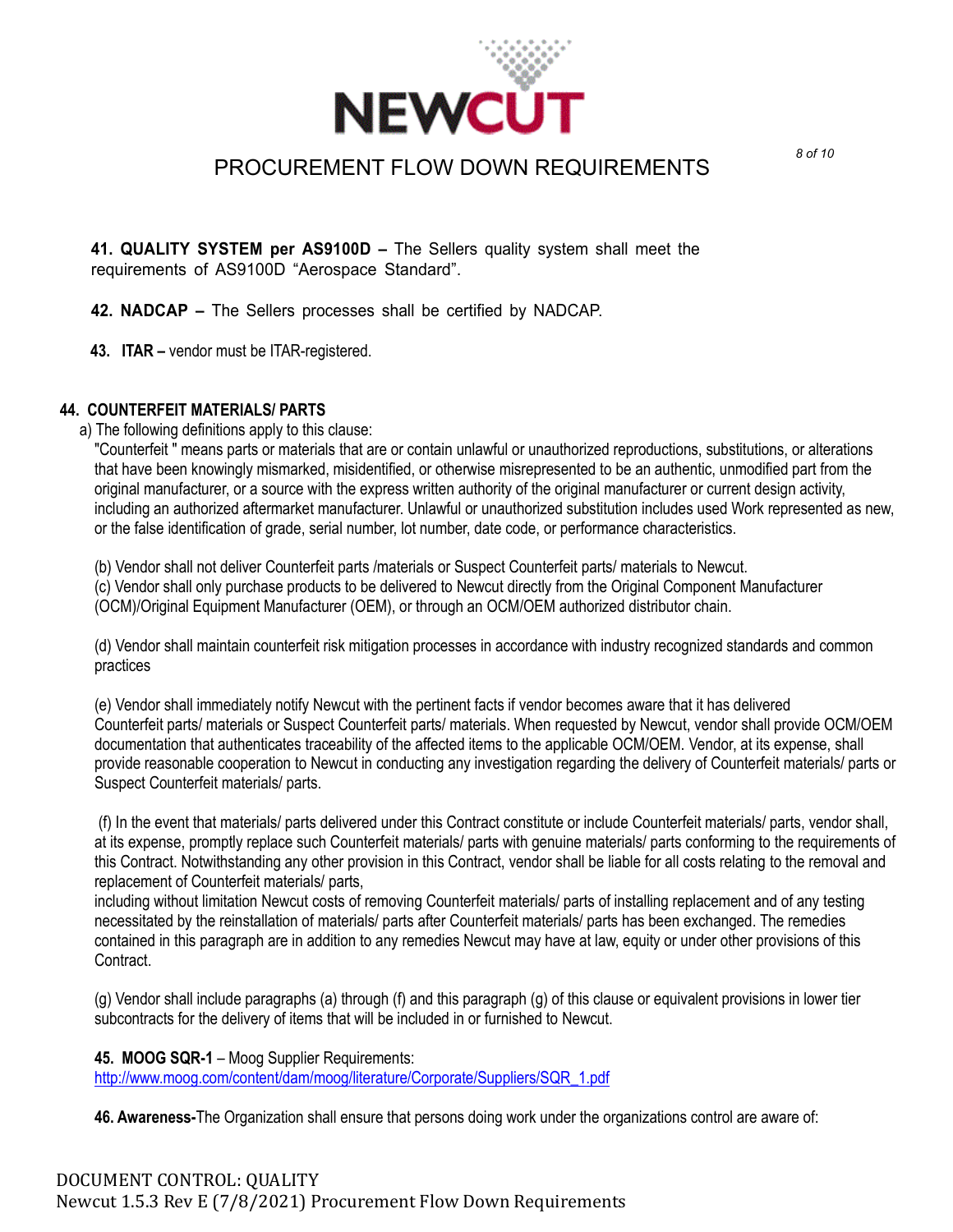

- 1. The Quality Policy
- 2. Relevant Quality Objectives
- 3. Their contribution to the effectiveness of the quality management system, including the benefits of improved performance
- 4. The implications of not conforming with the quality management system
- 5. Relevant quality management system documented information and changes.
- 6. Their contribution to product or service conformity
- 7. Their contribution to product safety,
- 8. The importance of ethical behavior.

**47. Foreign Object Debris (FOD) Prevention and Part Cleanliness**: The Supplier shall conduct production processes appropriate to prevent, detect, and remove all FOD from product(s) during manufacture and provide parts clean and free of all FOD prior to shipment to Newcut. FOD contamination will be cause for rejection of material.

### **APPENDIX B**

### **REQUIRED QUALITY ASSURANCE FLOW DOWN CLAUSES FOR EACH PRODUCT TYPE**

|                  | <b>Process DESCRIPTION</b>             | <b>QUALITY ASSURANCE</b><br><b>PROCUREMENT CLAUSES</b> |
|------------------|----------------------------------------|--------------------------------------------------------|
| 1.               | Heat Treating / plating / Painting     | 1, 2, 5, 8, 9, 12, 16, 17, 18, 42, 44, 46, 47          |
| $\overline{2}$ . | <b>Raw Material Stock</b>              | 1, 2, 4, 5, 8, 9, 12, 16, 17, 18, 23, 26,<br>44,46,47  |
| 3.               | <b>Dimensional Inspection Services</b> | 1, 2, 8, 12, 16, 17, 18, 46, 47                        |
| 4.               | Machining / Water Jet / Laser          | 1, 2, 3, 4, 8, 12, 16, 17, 18, 44, 46, 47              |